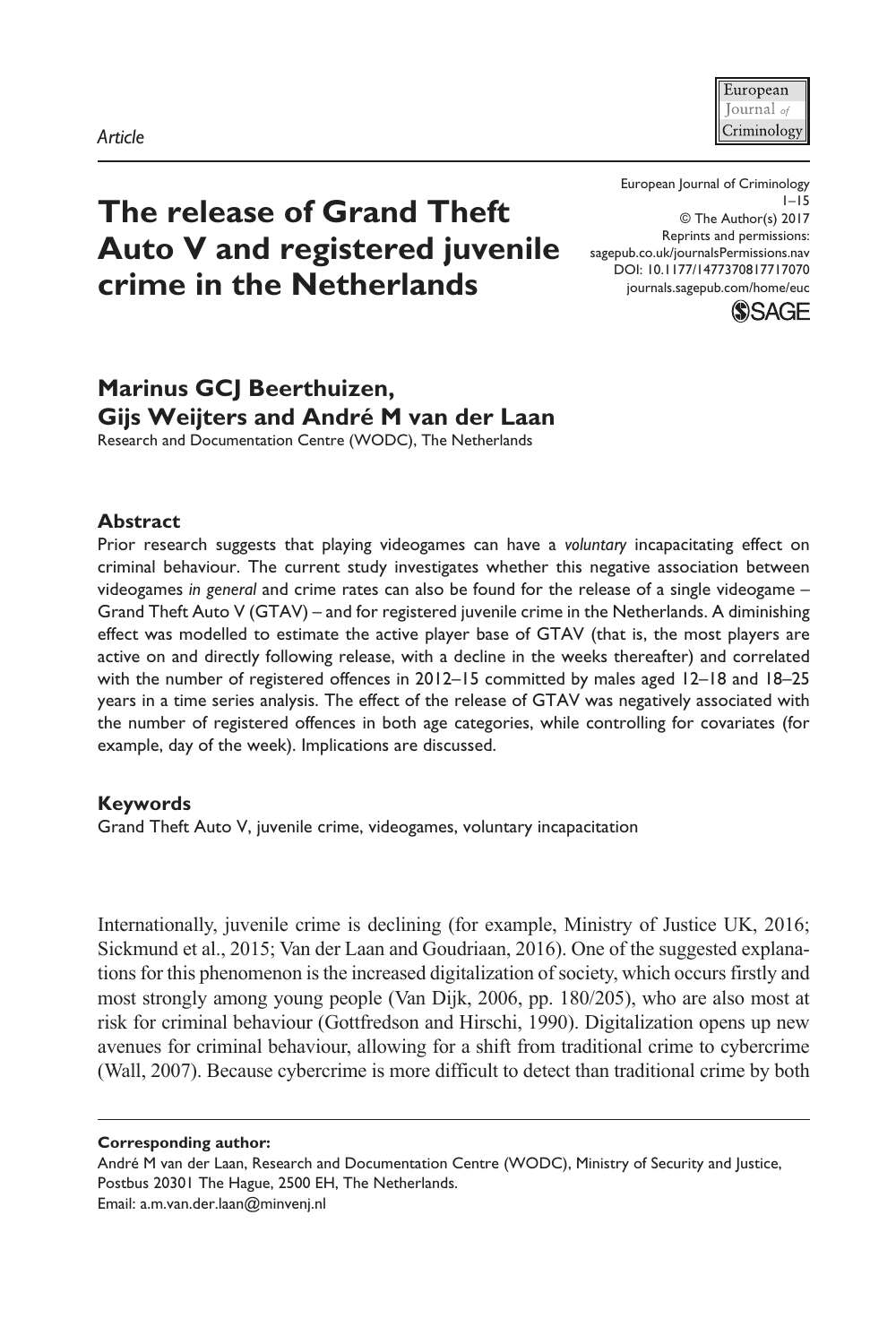law enforcement and victims alike (McGuire and Dowling, 2013), such a shift – if true – would result in an apparent decline in traditional crime.

Furthermore, digitalization and the increasing consumption of, and dependence on, accompanying technology also changes non-criminal behaviour. Social media allow personal and professional contacts to be maintained online (for example, through Facebook and LinkedIn), films and television series can be watched on demand (for example, through Netflix; see also Matrix, 2014), and videogames have become the pastime of millions (for example, Entertainment Software Association, 2014) – significant parts of youngsters' social, leisure and professional life are now spent in front of a computer or on a smartphone (Wenneker et al., 2016). This shift in the way young people spend their (leisure) time from traditional to digitalized activities might cause (traditional) crime to decline as well. Given the growing abundance of entertaining things to do digitally (for example, daily uploads of YouTube videos are estimated in the hundreds of thousands; Golnari et al., 2014), one is only a few clicks away from keeping oneself occupied. As juvenile crime is suggested to originate in part from leisure boredom (Newberry and Duncan, 2001), the removal of offenders' boredom through indulgence in digital entertainment might be in part responsible for the decline in traditional crime. According to the *routine activity theory* (Cohen and Felson, 1979), crime occurs when a motivated offender meets a suitable target in time and space in the absence of capable guardians. Entertainment could nullify offenders' criminal motivations when they originate from boredom, and certain forms of entertainment physically distance offenders from suitable targets – *voluntary* incapacitation through entertainment (for example, watching violent movies at the cinema; Dahl and DellaVigna, 2009). This form of incapacitation differs from the more frequently examined *involuntary* incapacitation (for example, through imprisonment; Piquero and Blumstein, 2007).

In this paper, one form of incapacitation through the use of entertainment is addressed: playing videogames. With the widespread reach of the videogame industry (Entertainment Software Association, 2014), it is plausible that videogames also cater to criminal youth. Although videogames are not per se time consuming (for example, a round of *Bejeweled* [PopCap, 2001] could last as short as a few minutes), the addictive repetitiveness of many games, or the sheer scope of larger titles (for example, *World of Warcraft*; Blizzard, 2004), can take up hours to days of a person's time (see also Griffiths and Meredith, 2009). This element of time consumption, along with entertainment value and the fact that many videogames need to be played on game consoles or on PCs at home, suggests that videogames are 'effective' in keeping individuals occupied and off the streets, thus potentially buffering them from crime (Cunningham et al., 2016).

The previous line of reasoning has been supported in a modest number of studies.<sup>1</sup> Ward (2011), examining the ecological validity of the theory that playing violent videogames leads to more aggressive behaviour (for example, Anderson et al., 2010), found that an increased prevalence of videogame stores was associated with lower crime rates (of, for example, robbery and larceny). One suggested explanation for this observation was the incapacitation of offenders through playing videogames. Another study on this topic (Cunningham et al., 2011) did find a positive behavioural association between the sales of violent videogames and violent crime. However, this link was nullified by a larger incapacitation effect of videogames sales. A third study, too, found a negative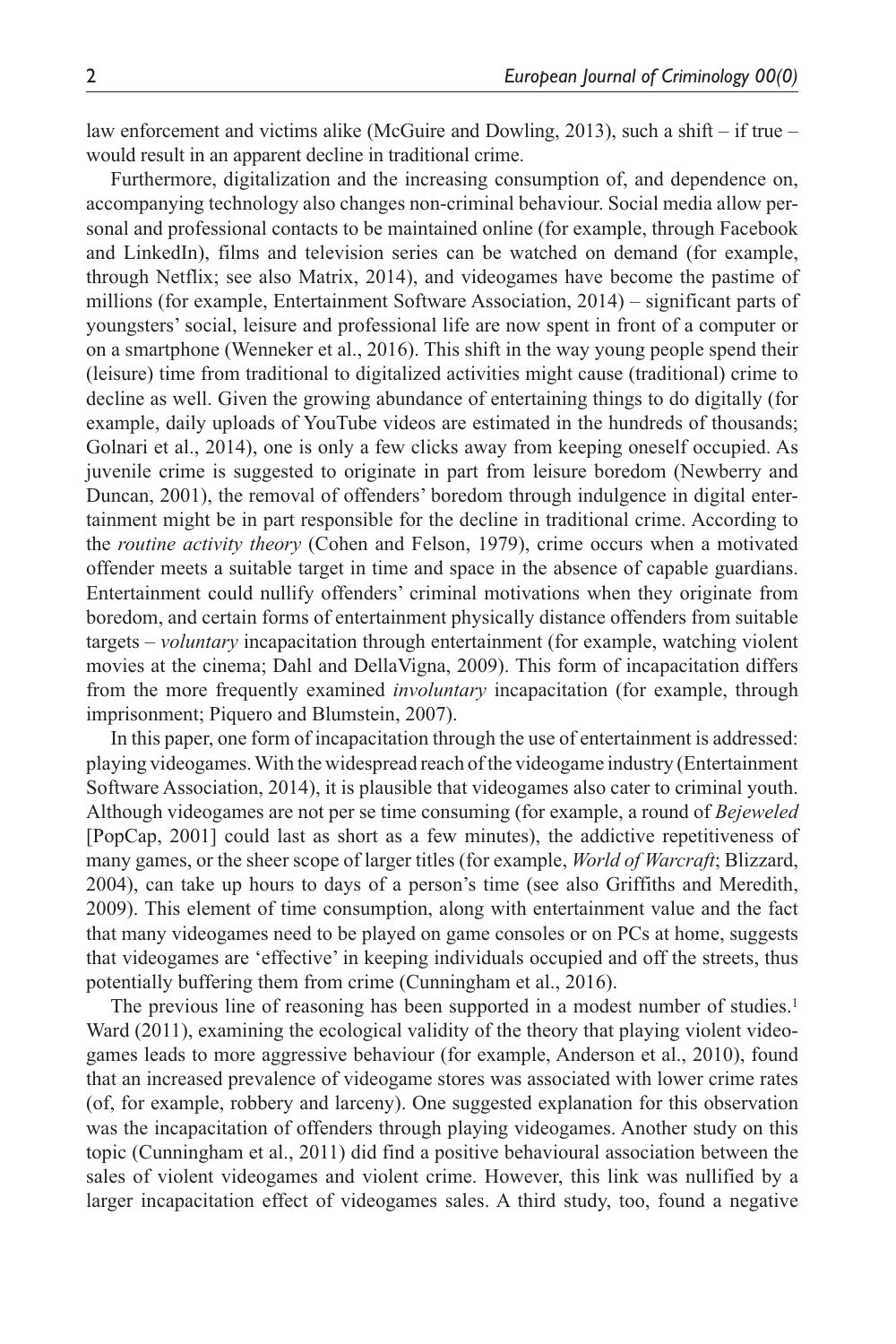association between releases of videogames and crime, but only for non-violent videogames and for a limited number of offences, and mostly for crimes committed by those younger than 17 years old (Impink et al., 2015). Violent videogame releases, however, were overall associated with an increase in crime. Lastly, a fourth study (Cunningham et al., 2016) did not replicate the positive association between violent videogame sales and violent crime, but did replicate the negative association between the sales of violent and non-violent videogames and crime rates. Although the results of these studies are not uniform, and stemming from proxies of videogame behaviour, all of them at least suggest that videogames can incapacitate. Also, in areas other than criminal behaviour, such as studying, an incapacitation effect of playing videogames is noticeable (Stinebrickner and Stinebrickner, 2008).

However, in contrast to the videogame studies discussed above, the current study does not explore the association between crime and videogames in general, but focuses on one specific videogame – *Grand Theft Auto V* (GTAV; Rockstar Games, 2013) – to explore whether the suggested incapacitating effect of videogames is also noticeable at the scale of a single title. GTAV was the most popular and highest-selling videogame of its time (Entertainment Software Association, 2014), making it the most likely candidate to have a noticeable incapacitating impact on crime all by itself. The incapacitation effect of an individual game on crime rates is expected to be at its strongest at release and directly after release, because that is usually when a videogame is most played (and is also the time when a videogame is most purchased in its lifetime; for example, Cunningham et al., 2016). After then, the number of players declines as players finish the game or lose interest.

Publicly available statistics on the peak number of concurrent players of the Windows release of GTAV (Rockstar Games, 2015; Steam Database, 2016a) support part of this line of reasoning (that is, the most players are active on and directly after release) and similar curves of peak concurrent players are also found with big releases in other genres, such as *Call of Duty: Black Ops III* and *XCOM2* (Activision, 2015; 2k Games, 2016; Steam Database, 2016b, 2016c). Put differently, when individuals are stuck behind their computers playing a new videogame release, they are unable to commit crimes elsewhere (see also Cunningham et al., 2016). However, when the videogame is done or loses its attraction over time, individuals are once again 'released' and are able to commit crimes (unless they find something else to play). Despite a decline, the number of players will probably never reach zero, because the online multi-player component of GTAV has no definitive 'ending' (in contrast to the offline single-player campaign) providing players with ongoing entertainment (as long as this online service is not discontinued) and not everyone will start playing directly at release. Therefore, the incapacitating effect of GTAV is also expected to be long term.

Furthermore, the focus is on registered crime by male minors (that is, 12–18 years of age) and young adults (that is, 18–25 years of age), because young males are overrepresented in crime statistics (Gottfredson and Hirschi, 1990; Van der Laan and Goudriaan, 2016). We differentiate between these two age groups, because minors and young adults are tried differently in the Netherlands. For example, considerable effort is made to keep minors out of the justice system through, for instance, the HALT programme (that is, a suspended *nolle prosequi* issued by the police under the condition of participating in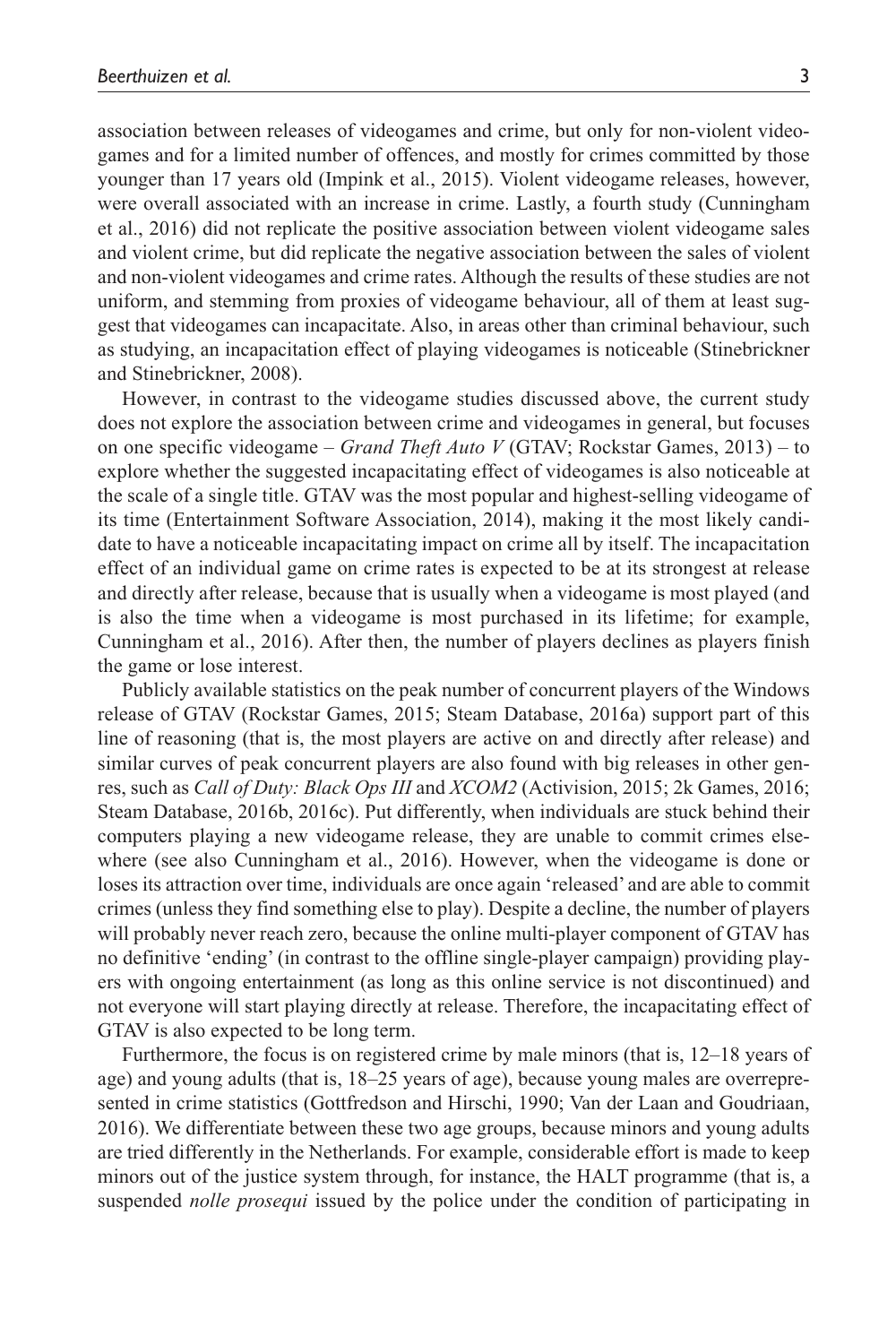community service). Therefore, certain crimes committed by minors will never make it to prosecution, and thus registration, whereas something similar is not available for young adults. Hence, the registered offences of the two age groups may not reflect the same patterns of criminal behaviour, owing to the different judicial pathways and procedures associated with and available for both age groups, and may potentially distort the analyses when taken together. Moreover, these age groups, and males compared with females, are more likely to spend more time on playing videogames (Greenberg et al., 2010; Wenneker et al., 2016) and thus are more likely to be incapacitated for longer periods of time. In addition, males prefer videogames with physical elements (for example, shooting, fighting, racing) – the main elements found in GTAV – whereas females prefer more traditional game elements (for example, puzzles; Greenberg et al., 2010), which are not or are of secondary importance in GTAV. In other words, young males are the most relevant demographic group to examine when associating GTAV with criminal behaviour, based on their prevalence in crime and their interests in videogames.

Although GTAV is rated for *adults only* in Europe (Pan European Game Information, 2013), owing to its graphic and excessive violent content, and is thus not meant to be played by minors or sold to those under 16 years of age (Dutch Criminal Code, Article 240a), we still expect an incapacitation effect to occur for this age group. Namely, the laws and policies in place to keep harmful media content from minors are far from effective, because age verification has yet to become a standard in videogame stores – 90 percent of minors not yet of age said they were able to purchase a mature or adult videogame when they tried (EenVandaag, 2014). This issue of minors consistently obtaining mature or adult goods in the Netherlands was also found for the purchase of alcohol (Van Hoof et al., 2014) and cigarettes (with traditional age verification methods; Van Hoof et al., 2010). Also, when videogames are purchased online or by mail order, or purchased by adults (for example, parents) intending to provide it to a minor later, adult material can still be accessed by minors (see also Impink et al., 2015). Given the state of age verification in videogame stores and alternative ways of obtaining adult gaming material, it was likely that Dutch minors could be incapacitated by GTAV.

In conclusion, the current study examines the association between the release of GTAV and the levels of registered juvenile crime committed by young males in the Netherlands. More specifically, the study tries to answer the question of whether the previously suggested incapacitating potential of playing videogames on crime (Cunningham et al., 2011, 2016; Impink et al., 2015; Ward, 2011) can also be detected at the level of a single game release. The hypothesis is that the modelled effect of GTAV's release (that is, initially strong, with a decline afterwards, as discussed above and further explained in the method section) is negatively associated with the number of registered criminal offences committed by male minors and young adults.

# **Method**

## *Sample and dependent variable*

The time period of interest was January 2012 to the end of December 2014, with the measurement unit set on days (that is, 1096 time units). The dependent variable was the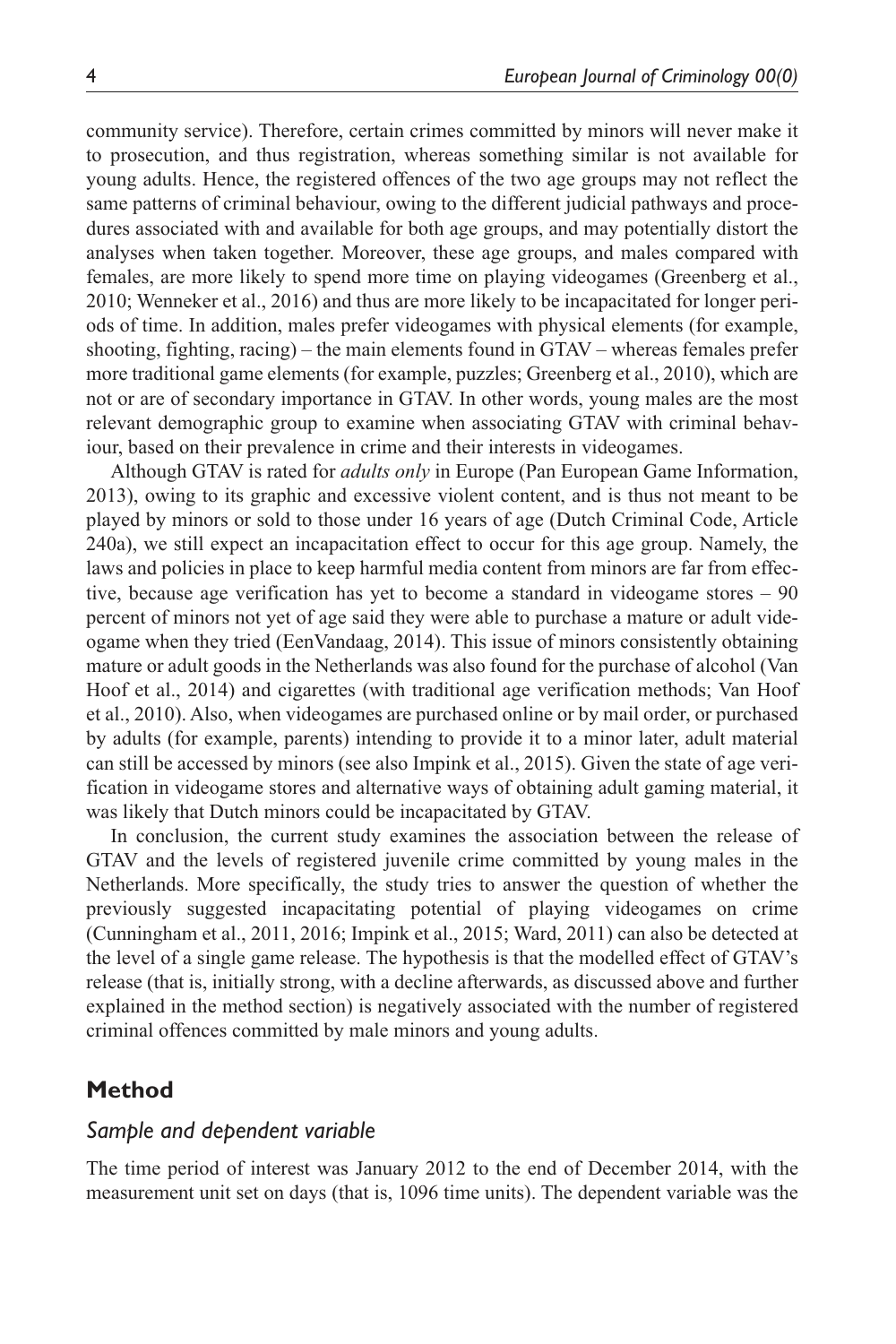

**Figure 1.** Number of registered offences by males aged 12–25 years per 10,000 of the population at risk, 2012–15.

number of registered offences in the Netherlands by males aged 12–18 years and 18–25 years. This number of registered offences per day was obtained from the Dutch Offender Index (DOI) – a database containing all court decisions regarding criminal cases in the Netherlands. In the DOI, a registered offence is a crime or *cluster* of crimes belonging to a specific statutory provision and offence date. The DOI also contains information on offender specifics (for example, age during offence). Furthermore, offences that were prosecuted by the Public Prosecution Service (PPS) but that did not result in conviction were included (approximately 20–25 percent of all offences) because we were more interested in (registered) behaviour than in conviction rates. However, the DOI does not include offences by minors that were dismissed with alternative sentences outside of the criminal court or offences that were reported to the police but not reported to the PPS by the police (for example, owing to lack of evidence). These parameters resulted in 98,702 registered offences committed by males aged 12–18 years and 320,685 by males aged 18–25 years. These numbers were adjusted for the population at risk, which was obtained from Statistics Netherlands (2016). A visual representation of the trends in offences for both age groups is shown in Figure 1. The mean number of offences per day per 10,000 individuals at risk was 1.47 for 12–18 year olds (range was 0.27–5.78) and 3.95 for 18– 25 year olds (range was 1.45–13.72).

## *Analysis strategy and independent variables*

The data were analysed through a time series analysis performed in Eviews 9. The autoregression lag coefficient (AR) – a predictor based on *previous* observations within a time series that is used to account for trend effects not explicitly specified in the model – was set at 1. Put differently, crime levels and the associated error term one day *prior* to observation were used to predict the crime levels *during* observation. The independent variable was the modelled effect of the PS3/Xbox 360 release of *Grand Theft Auto V* (GTAV; Rockstar Games, 2013). The effect was based on the daily peak of concurrent players of the Windows release of GTAV on and after its release (which was two years later than the console release; Rockstar Games, 2015). We used a proxy because no public data were available on the number of people playing GTAV on the PS3/Xbox 360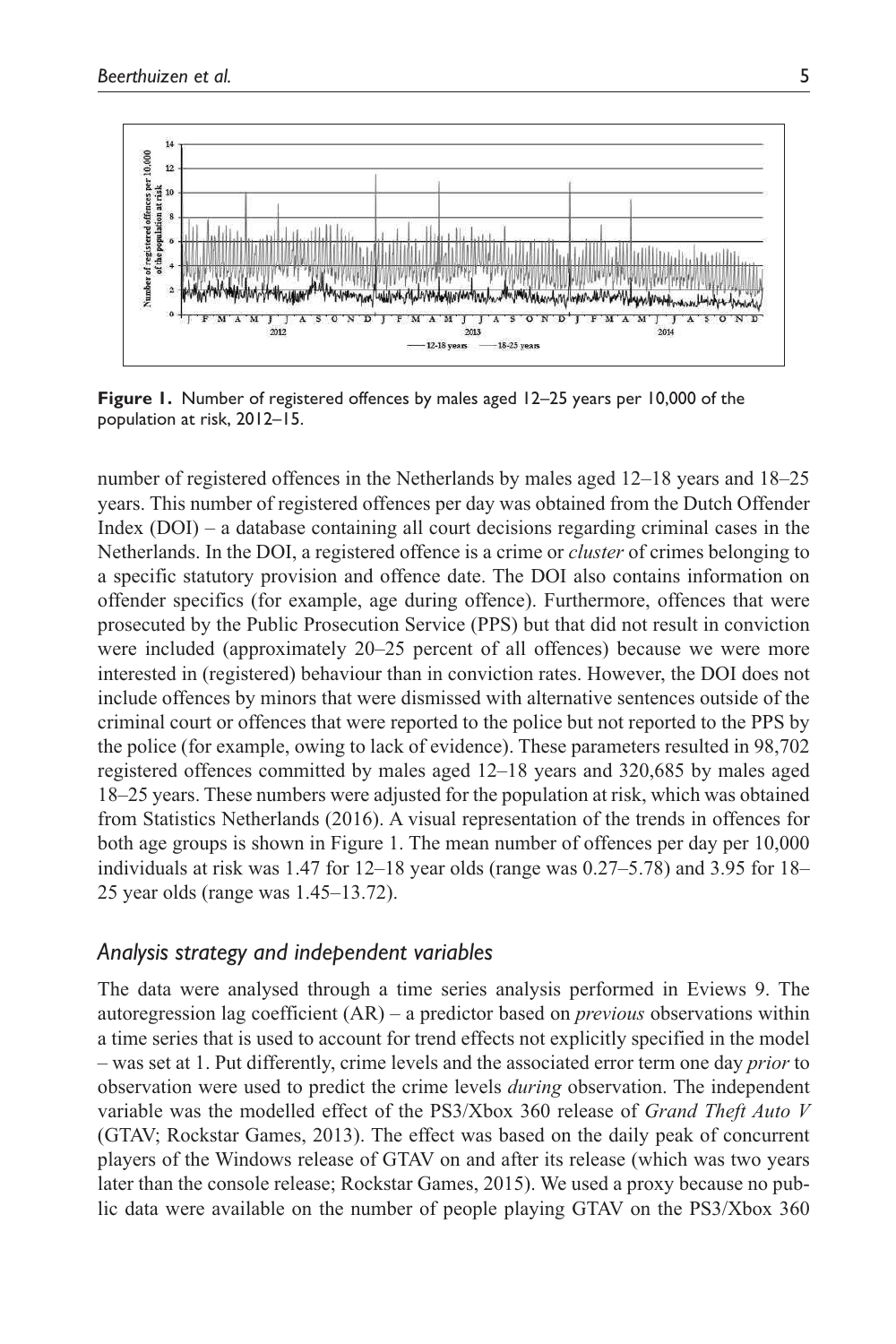

**Figure 2.** Modelled effect of the release of Grand Theft Auto V over time.

platforms following release. These proxy numbers were obtained from publicly available information on the Steam digital game platform (Steam Database, 2016a; see the Reference list for the URL).

Firstly, a main effect representing the natural decay of a player base was modelled by comparing the number of peak concurrent players at release, and every seven days thereafter. To illustrate, the peak of concurrent players on the release day of GTAV for Windows was approximately 300,000, and the modelled effect was set at  $1.00$  for  $T_0$ . At 7 and 14 days later these peaks were approximately 262,000 and 196,000 concurrent players respectively, so the effects were set at  $0.87$  for  $T<sub>7</sub>$  (262,000 is 87 percent of 300,000) and 0.65 for  $T_{14}$  (196,000 is 65 percent of 300,000). This procedure was repeated for every week thereafter. To complete and smoothen the curve, the number of peak concurrent players for the days between these benchmarks was estimated linearly using the weekly benchmarks before and after these days as anchor points.

Hence, for the first week the average daily decay of peak concurrent players was estimated at 5400 individuals (that is,  $T_0[300,000] - T_7[262,000]/7$ ) – a loss of effect of approximately 0.02 per day (that is, 5400 is 2 percent of 300,000). This resulted in the following linear estimation of effect for the first week:  $T_0 = 1.00$ ,  $T_1 = 0.98$ ,  $T_2 = 0.96$ , and so on up to  $T_7 = 0.87$ . For the following week the average daily decay of peak concurrent players was estimated at 9400 (that is,  $T_7[262,000] - T_{14}[196,000]/7$ ) – an effect loss of approximately 0.03 per day (that is, 9400 is 3 percent of 300,000). This resulted in the following linear estimation of effect for the second week:  $T_7 = 0.87$ ,  $T_8 = 0.84$ ,  $T_9$  $= 0.81$ , and so on. The main effect was set at a constant of 0.11 at  $T_{147}$  and beyond (that is, after approximately five months after release) because the spikes in the number of peak concurrent players thereafter were likely caused by promotional events or discount sales. As we had no way to ascertain whether or when such events happened for the PS3/ Xbox 360 release and how they affected the number of people playing, these spikes were disregarded. The main effect had an event date of 17 September 2013 and is visually represented in Figure 2.

Secondly, seasonal control variables were implemented to account for seasonal effects on crime – weekdays (that is, more crime on weekends, including Friday night), summer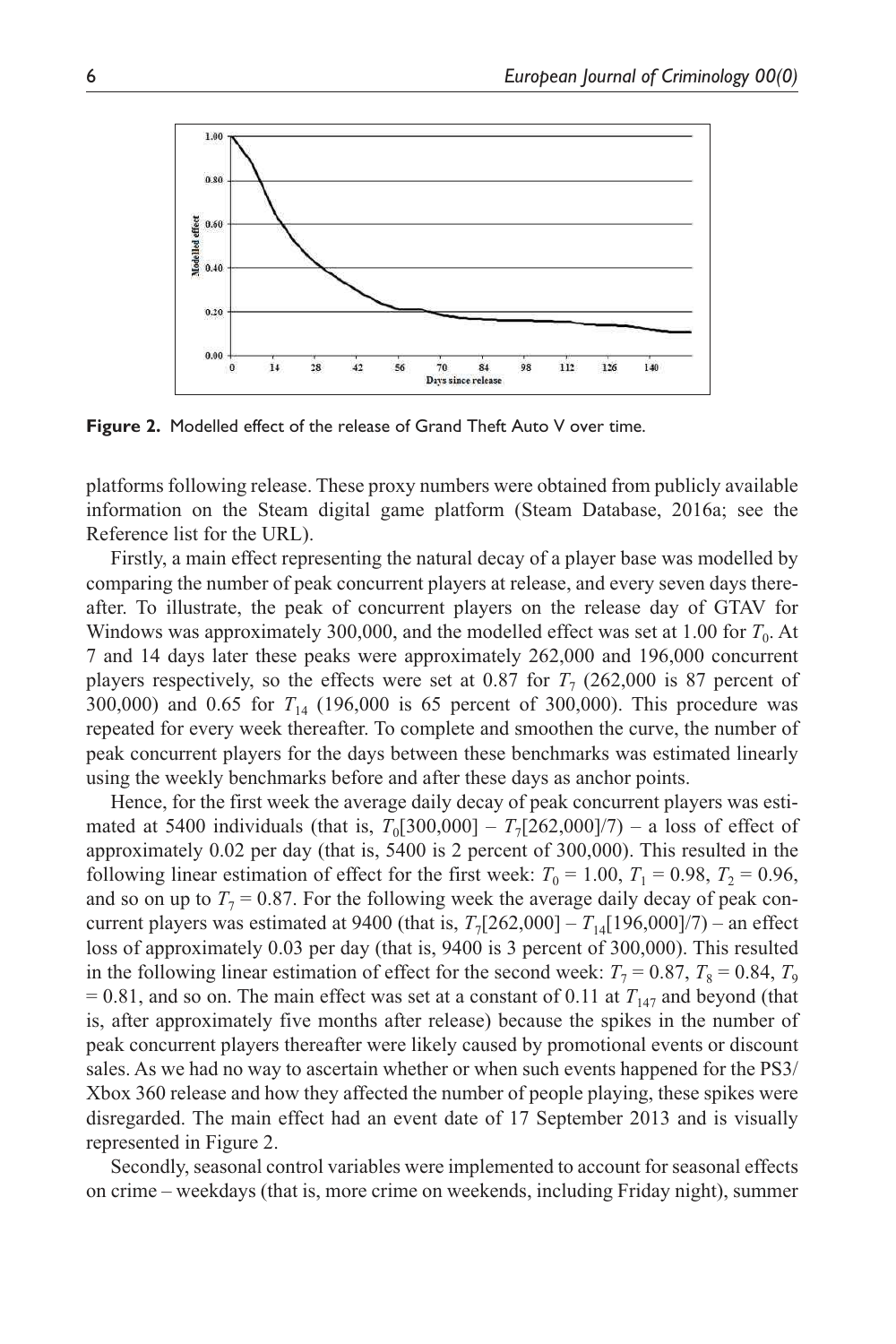vacation (that is, less crime during July and August, because young people are on vacation abroad or under the supervision of parents on domestic vacations), holidays with nationwide festivities (that is, more crime during the festivities of Queen's/King's Day and Night, and New Year's Eve and Night), and the meteorological seasons (that is, less crime in autumn and winter). Also, two control variables representing registration practices by law enforcement were implemented – first day of the month (that is, more crime, because offences with only an approximate date are often registered as occurring on the first of that month) and a period potentially susceptible to registration lag (that is, less crime during the final two quarters of 2014). Furthermore, interaction terms of the main effect of GTAV and weekend (that is, Fridays, Saturdays and Sundays) were implemented to account for and to separately examine seasonal effects not modelled in the main effect (that is, a greater number of active players on the weekends; see Steam Database, 2016a).

## **Results**

### *Main analysis*

Table 1 shows the results of the time series analyses predicting the number of registered offences by male minors and young adults from the modelled effect of GTAV's release (also see Figure 2), its interaction terms with weekend, and control variables (that is, weekdays, summer vacation, national holidays, meteorological seasons, and registration controls). For both age groups the modelled effect of GTAV's release was significantly and negatively associated with the number of registered offences, when accounting for control variables, which supports the voluntary incapacitation effect of playing videogames on crime hypothesis. Its interaction terms with Fridays, Saturdays and Sundays were non-significant for both age groups. When comparing the explained variance of a model with only the control variables to the model including the GTAV effects, the increase in explained variance was 0.9 percent for minors and 0.4 percent for young adults – (very) small effects. The addition of the GTAV effects did significantly improve the model for both age groups (respectively,  $LR = 23.343$ , df = 4,  $p <$ .001, and  $LR = 31.614$ , df = 4,  $p < .001$ ).

Furthermore, weekends and holidays with nationwide festivities were associated with more registered offences for both age groups, and for young adults summer vacation was also associated with more registered offences. The autumn season was (marginally) associated with more registered offences for minors and young adults, whereas the winter season was associated with fewer registered offences for young adults. Lastly, the first day of the month was associated with more registered offences for both age groups, and the period susceptible to registration lag was associated with fewer registered offences in both age groups.

## *Sensitivity analyses*

To examine the robustness of the analyses, we performed sensitivity analyses with alternative modelled effects of the release of GTAV, and with shorter observation periods.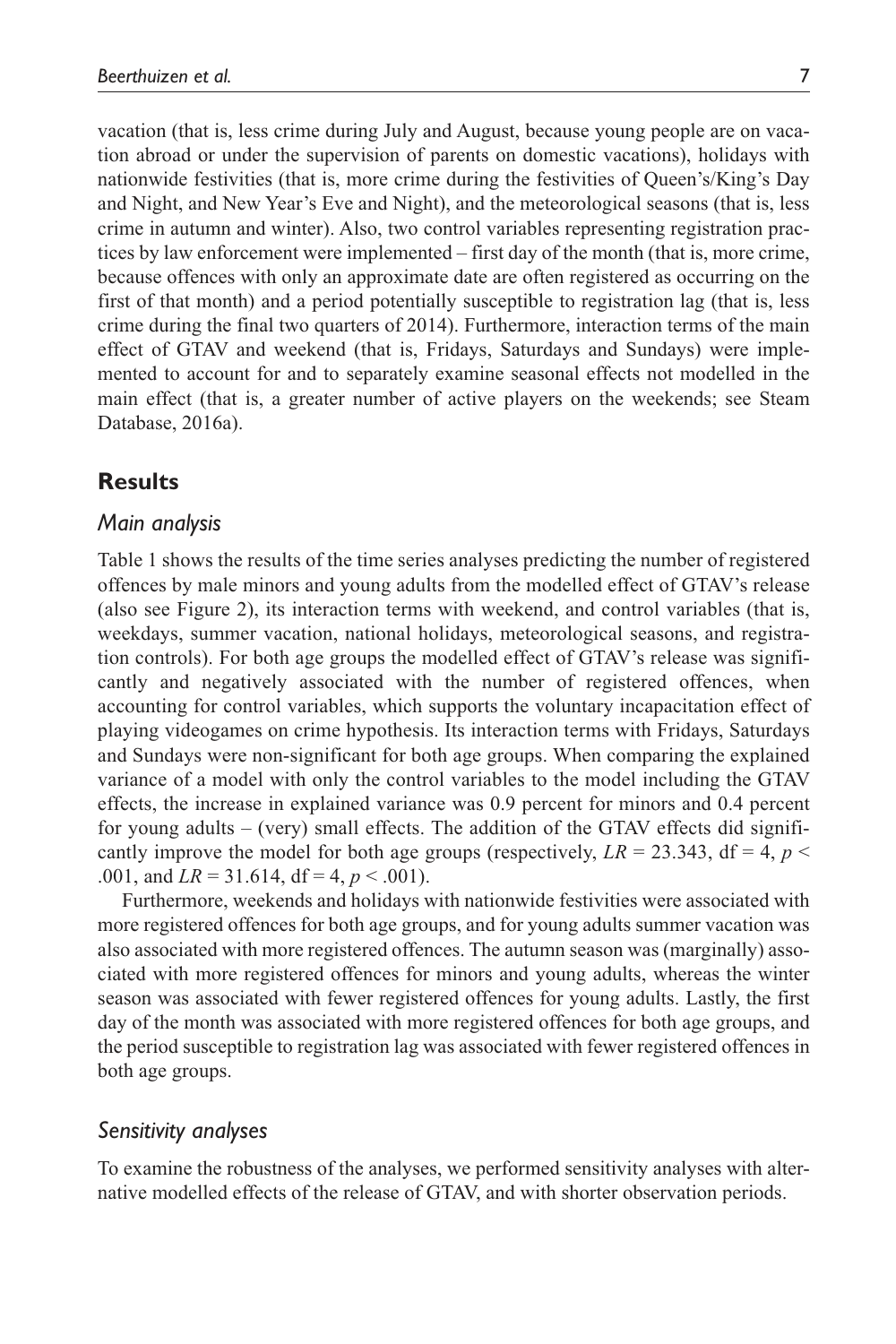| Predictor variables       | Registered offences per 10,000 (log) |           |                   |                    |           |                   |
|---------------------------|--------------------------------------|-----------|-------------------|--------------------|-----------|-------------------|
|                           | 12-18 year olds                      |           |                   | 18-25 year olds    |           |                   |
|                           | B                                    | <b>SE</b> | 95% CI            | B                  | <b>SE</b> | 95% CI            |
| Constant                  | $0.330***$                           | 0.027     | $0.277 - 0.383$   | $1.052***$         | 0.016     | $1.020 - 1.084$   |
| $\Sigma^2$                | $0.052***$                           | 0.002     | 0.048-0.056       | $0.020***$         | 0.001     | $0.019 - 0.021$   |
| AR(1)                     | $0.345***$                           | 0.028     | $0.290 - 0.401$   | $0.326***$         | 0.025     | 0.276-0.375       |
| <b>Controls</b>           |                                      |           |                   |                    |           |                   |
| Weekdays                  |                                      |           |                   |                    |           |                   |
| Monday                    | ref.                                 |           |                   | ref.               |           |                   |
| Tuesday                   | 0.012                                | 0.022     | $-0.031 - 0.055$  | $0.092***$         | 0.013     | $0.067 - 0.117$   |
| Wednesday                 | 0.022                                | 0.025     | $-0.027 - 0.071$  | $0.123***$         | 0.015     | $0.094 - 0.153$   |
| Thursday                  | $0.062*$                             | 0.026     | $0.010 - 0.114$   | $0.199***$         | 0.016     | $0.167 - 0.231$   |
| Friday                    | $0.175***$                           | 0.029     | $0.118 - 0.231$   | $0.363***$         | 0.018     | 0.328-0.398       |
| Saturday                  | $0.121***$                           | 0.028     | $0.066 - 0.176$   | $0.636***$         | 0.018     | $0.600 - 0.672$   |
| Sunday                    | $0.203***$                           | 0.025     | $0.154 - 0.251$   | $0.747***$         | 0.015     | $0.717 - 0.777$   |
| Summer vacation           | $-0.043$                             | 0.046     | $-0.132 - 0.047$  | $0.130***$         | 0.031     | $0.070 - 0.191$   |
| National holiday          | $0.636***$                           | 0.042     | $0.554 - 0.718$   | $0.639***$         | 0.019     | $0.601 - 0.677$   |
| <b>Seasons</b>            |                                      |           |                   |                    |           |                   |
| Spring                    | ref.                                 |           |                   | ref.               |           |                   |
| Summer                    | $-0.000$                             | 0.043     | $-0.084 - 0.084$  | 0.007              | 0.026     | $-0.044 - 0.058$  |
| Autumn                    | $0.104**$                            | 0.035     | $0.035 - 0.174$   | 0.039 <sup>†</sup> | 0.022     | $-0.004 - 0.081$  |
| Winter                    | $-0.040$                             | 0.029     | $-0.098 - 0.017$  | $-0.077***$        | 0.018     | $-0.112 - -0.041$ |
| First day of the month    | $0.273***$                           | 0.036     | $0.202 - 0.344$   | $0.214***$         | 0.020     | $0.175 - 0.253$   |
| Registration lag          | $-0.489***$                          | 0.031     | $-0.550 - -0.429$ | $-0.333***$        | 0.020     | $-0.371 - -0.294$ |
| <b>Grand Theft Auto V</b> |                                      |           |                   |                    |           |                   |
| Main effect               | $-0.399***$                          | 0.093     | $-0.581 - -0.216$ | $-0.324***$        | 0.059     | $-0.440 - 0.208$  |
| Main effect × Friday      | 0.259                                | 0.180     | $-0.094 - 0.611$  | 0.085              | 0.087     | $-0.085 - 0.255$  |
| Main effect × Saturday    | $-0.020$                             | 0.180     | $-0.374 - 0.334$  | 0.025              | 0.133     | $-0.237 - 0.287$  |
| Main effect × Sunday      | $-0.131$                             | 0.165     | $-0.455 - 0.193$  | 0.121              | 0.119     | $-0.113 - 0.355$  |
| Adjusted $R^2$            | .517                                 |           |                   | .829               |           |                   |
| Durbin-Watson             | 2.127                                |           |                   | 2.117              |           |                   |

**Table 1.** Time series analysis predicting registered offences in 2012–15 by male minors and young adults from Grand Theft Auto V and covariates.

*Note*: \*\*\**p* < .001; \*\**p* < .01; \**p* < .05; †*p* < .10; method of estimation was maximum likelihood; the analysis included 1096 observations (that is, three years at the daily level).

Firstly, we modelled the effect of GTAV as an overall binary effect without an interaction with weekend (that is, pre-release  $= 0$ ; release and post-release  $= 1$ ), resulting in a significant and negative association with registered offences for minors and young adults (respectively,  $B = -0.198$ ,  $SE = 0.024$ ,  $p < .001$ , and  $B = -0.140$ ,  $SE = 0.014$ ,  $p < .001$ ). However, when modelling the binary effect as limited to one, two, three or four weeks (that is, pre-release = 0;  $7/14/21/28$  days after release [including release day] = 1; other post-release days = 0), none of the binary short-term effects exhibited a significant association for either age group ( $p \ge 0.10$ ).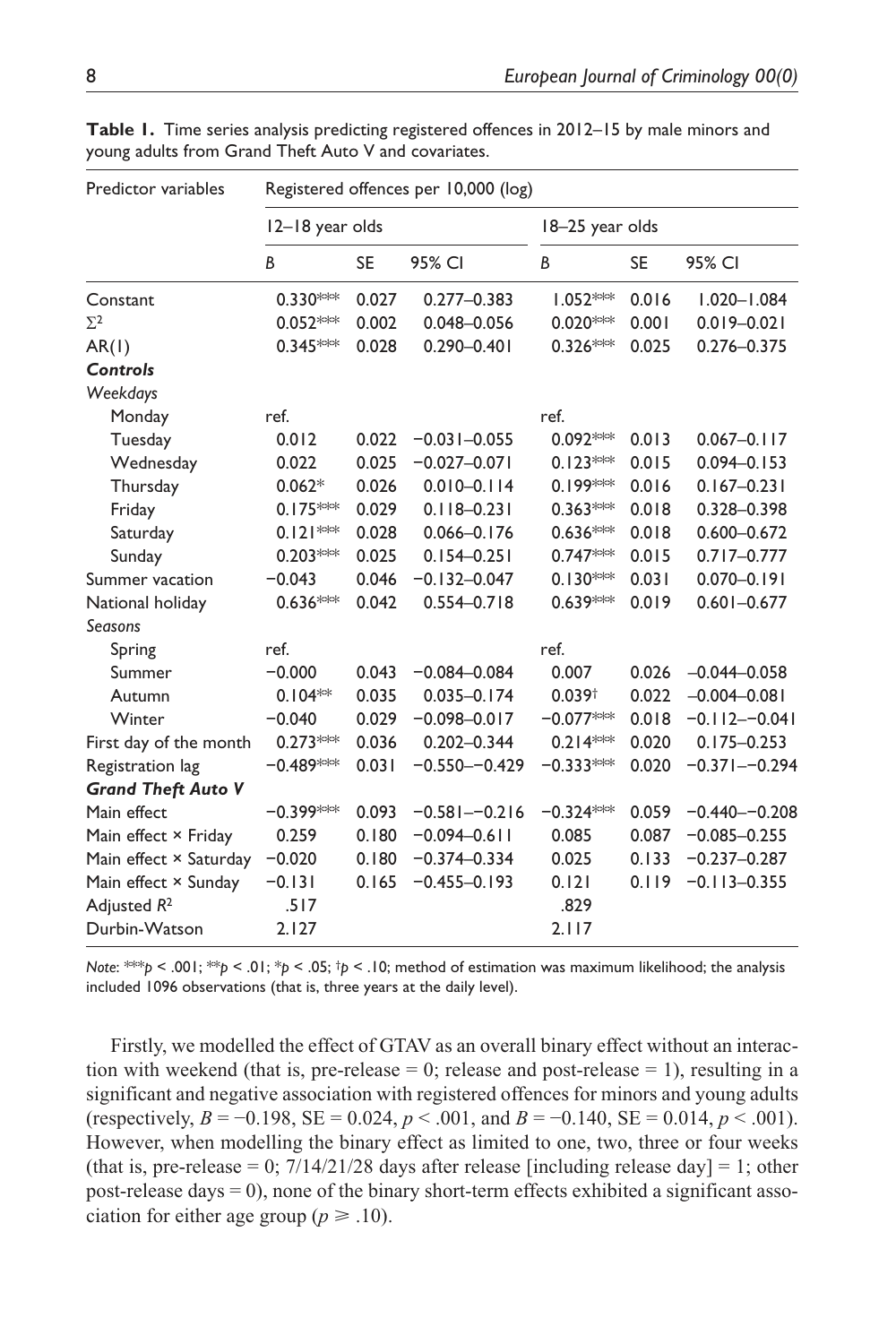Also, the accelerated effect (that is, the decay of active players towards the constant was twice as fast) was significantly and negatively associated with crime for both age groups (respectively,  $B = -0.514$ ,  $SE = 0.101$ ,  $p < .001$ , and  $B = -0.404$ ,  $SE = 0.062$ ,  $p < .001$ .001). This negative association also occurred for the decelerated effect (that is, the decay of active players towards the constant was twice as slow; respectively,  $B = -0.364$ , SE = 0.073, *p* < .001, and *B* = −0.282, SE = 0.048, *p* < .001). None of the interactions effects was significant ( $p \ge 0.10$ ).

Secondly, when using the original modelled effect (including its interaction terms with weekend and control variables) with an observation start of 1 September 2013 (instead of 1 January 2012), the effect of the release of GTAV was non-significant for both age groups ( $p \ge 0.10$ ). When preponing the end of observation to 1 March 2014 (instead of 31 December 2014), and excluding the registration lag effect, the GTAV effect remained significant and negative for both age groups (respectively,  $B = -0.298$ , SE = 0.100,  $p < 0.01$ , and  $B = -0.235$ , SE = 0.066,  $p < 0.001$ ). The interaction terms with weekend were non-significant in these analyses ( $p \ge 0.10$ ).

In sum, the results of the sensitivity analyses were in accordance with the main analysis when the GTAV release effect was modelled as a very long-term binary effect or with a preponed end of observation. In addition, changing the slope of the modelled effect did not alter the results. In contrast, the sensitivity analyses were not in accordance with the main analyses when a one-to-four week limited binary effect was modelled or when the start of the observation was delayed. Hence, the alternative binary operationalizations suggest that, if GTAV was capable of incapacitating juveniles, this effect was long term, instead of only immediate and short term. Moreover, the inclusion of ample pre-release observation was crucial, because starting the observation in the release month of GTAV nullified the association.

#### *Replication analyses*

To examine whether similar incapacitation patterns also occur for other videogames, next to the GTAV effect, we imputed the modelled effect as shown in Figure 2 on the release dates of *Call of Duty: Black Ops II* (CoDBO2; 13 November 2012 for PS3 and Xbox 360; Activision, 2012) and *Call of Duty: Ghosts* (CoDG; 5 November 2013 for PS3, Xbox 360, Windows and WiiU; Activision, 2013), alongside interaction terms with weekend, the GTAV effects and the control variables. These two videogames were, respectively, the most popular videogame of 2012 (Entertainment Software Association, 2013) and the second-most popular videogame of 2013 (Entertainment Software Association, 2014). Given the serial nature of the yearly releases of *Call of Duty*, we let the incapacitation effect end on the date of the subsequent *Call of Duty* release, as it was likely that players then made the transition to the new release.

The main effects of all three videogames were (marginally) significant and negatively associated with crime levels for minors and young adults (minors: GTAV, *B* = −0.324, SE = 0.101, *p* < .01; CoDBO2, *B* = −0.185, SE = 0.104, *p* < .10; CoDG, *B* = −0.446, SE = 0.124,  $p < .001$ ; young adults: GTAV,  $B = -0.286$ ,  $SE = 0.068$ ,  $p < .001$ ; CoDBO2,  $B =$ −0.153, SE = 0.066, *p* < .05; CoDG, *B* = −0.246, SE = 0.066, *p* < .001). None of the interaction terms were significant ( $p \ge 0.10$ ). Furthermore, these negative main effects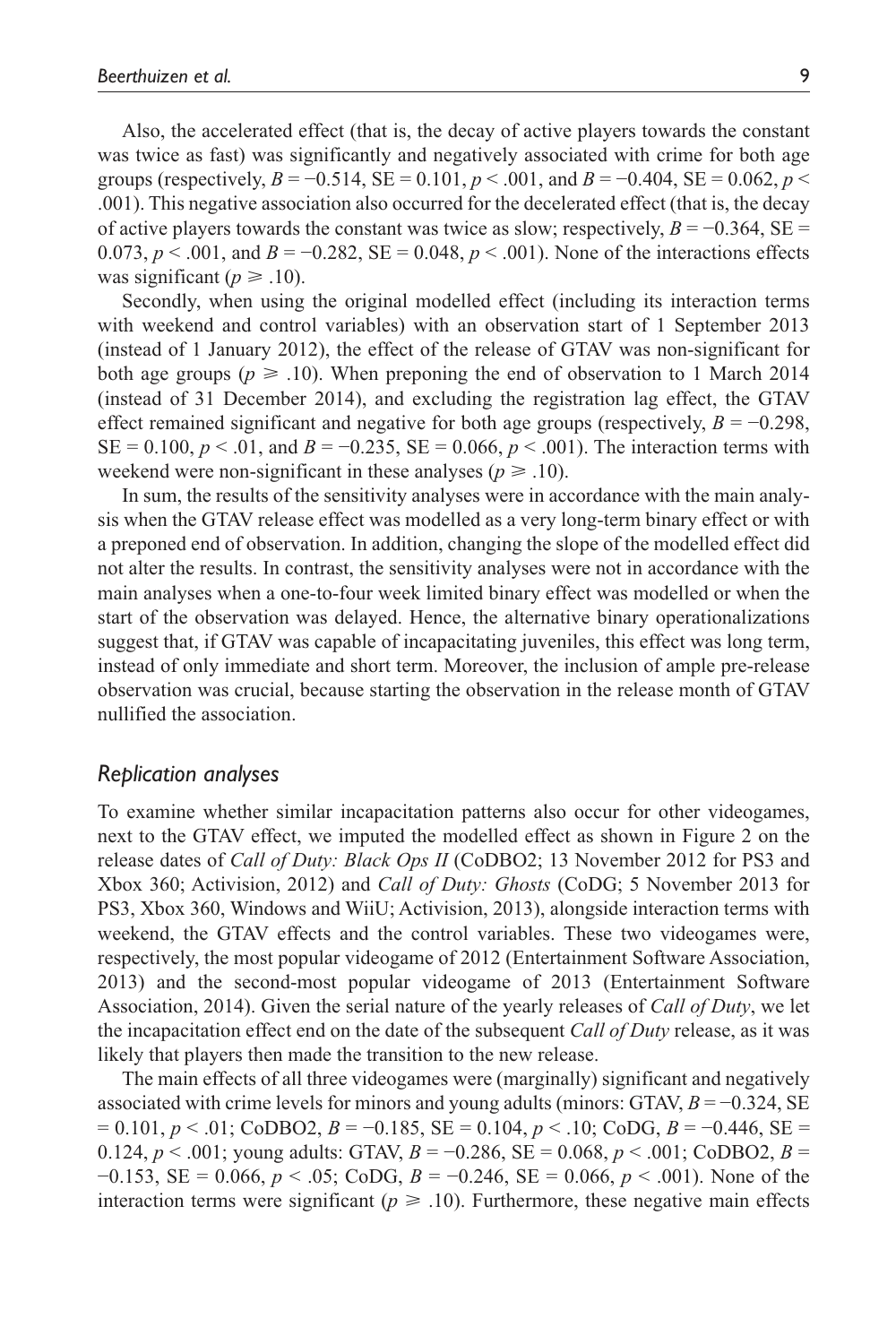independently remained for CoDG in both age groups when both the other videogame effects were omitted (respectively,  $B = -0.465$ ,  $SE = 0.120$ ,  $p < .001$ , and  $B = -0.272$ , SE  $= 0.064, p < .001$ , but not for CoDBO2 ( $p \ge .10$ ).

In sum, the results suggested that the incapacitation effect of a single videogame release was not limited to GTAV, but also occurred for at least one other popular videogame, and perhaps two, when assuming incapacitation patterns similar to that of GTAV.

# **Discussion**

The current study examined whether the suggested voluntary incapacitating effect of videogames overall (Cunningham et al., 2011, 2016; Impink et al., 2015; Ward, 2011) was detectable at the level of an individual game release – that of *Grand Theft Auto V* (GTAV; Rockstar Games, 2013). The results suggested that such an effect is indeed detectable, because the effect curve of GTAV's release – modelled after the estimated number of active players over time – was significantly and negatively associated with the number of registered offences committed by male minors and young adults.

These results are in accordance with the routine activity theory of criminal behaviour (RAT; Cohen and Felson, 1979). RAT theorizes that crime occurs when motivated offenders meet suitable targets in time and space in the absence of capable guardians; removing the offender from the equation (that is, incapacitation) should prevent crime from taking place. When motivated offenders are playing videogames in the confines of their own home, they are unable to commit crimes elsewhere. Furthermore, the same may go for suitable victims, when criminal behaviour concerns a human target; for instance, when likely victims of violence on a night out are at home playing videogames, they are less likely to be assaulted (see also Messner and Blau, 1987; Mustaine and Tewksbury, 1999). Hence, both offenders and victims might be incapacitated via videogames. Regarding capable guardians, we believe that the release of a videogame is less relevant. If informal guardians (for example, parents) might be similarly incapacitated by videogames, and thus no longer able to oversee and prevent offenders from offending, this should result in an increase in crime, which we did not find (or is nullified by the incapacitation of offenders and victims). Moreover, we expect no effect with formal guardians (for example, law enforcement officers), because they are less  $-$  if at all  $$ capable or allowed to play videogames while on duty.

Although the incapacitation of offenders usually refers to involuntary forms, such as imprisonment (for example, Piquero and Blumstein, 2007), the current study, alongside previous research (Cunningham et al., 2011, 2016; Dahl and DellaVigna, 2009; Impink et al., 2015; Ward, 2011), suggests that voluntary incapacitation might be similarly effective. That is, when we assume that these voluntary legal activities are preferred over criminal activities and remove or diminish the motivations of the offender to offend. To illustrate, employment is suggested to decrease the involvement of minors in property crime, but young adults are still likely to prefer crime when legitimate working conditions are considered to be unfavourable (that is, low wages and poor hours; Allan and Steffensmeier, 1989). Translating this more economic perspective on whether or not to participate in crime to the leisure perspective of the current study, when criminal behaviour originating from leisure boredom is more fun than playing videogames, videogames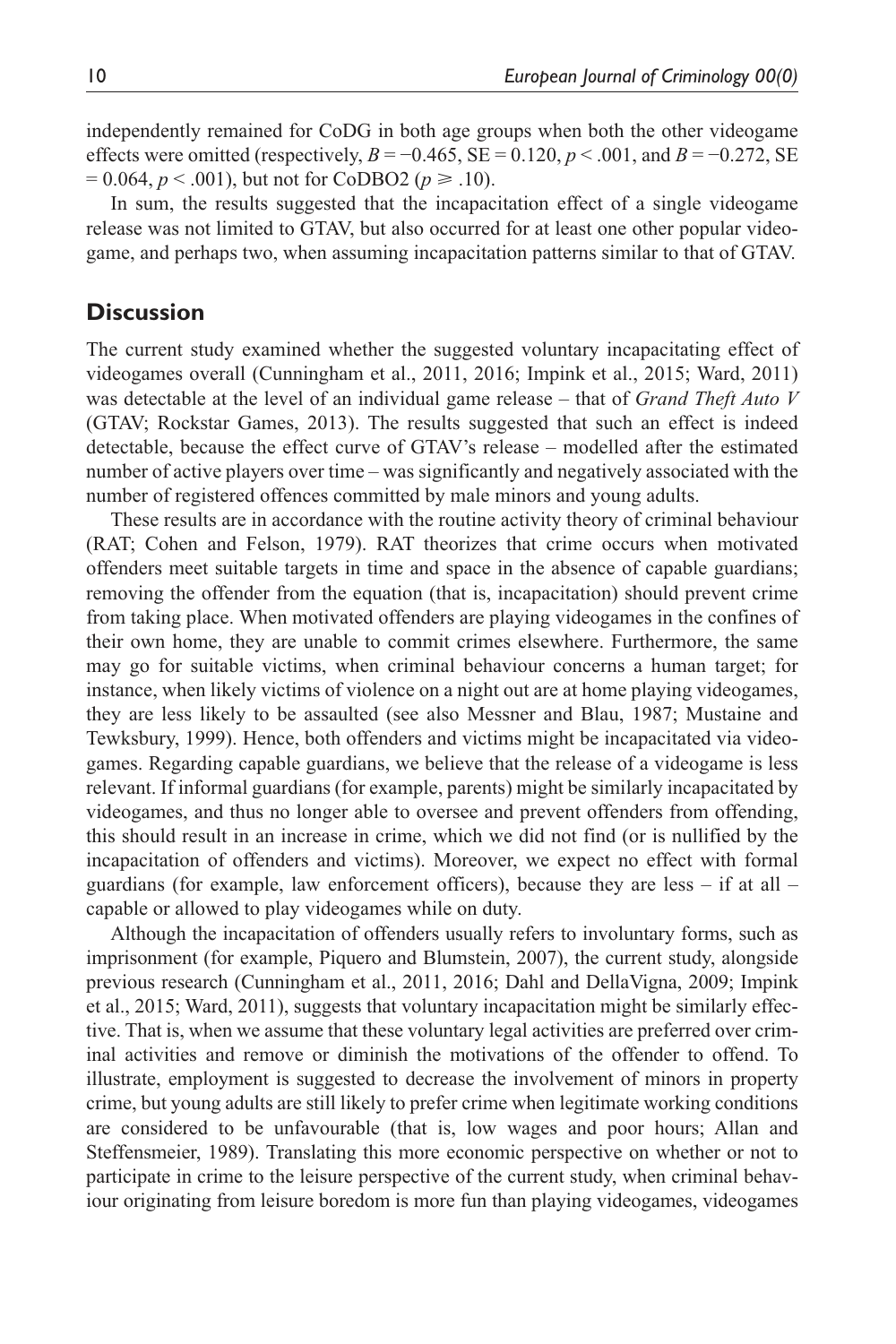are less likely to incapacitate. Given that it is plausible that not all videogames are equally attractive to play for individuals with criminal tendencies, such as a predisposition for violence (Ward, 2010), specific or violent videogames might be better suited for incapacitation than just any other popular, or non-violent, videogame (see also Cunningham et al., 2016). Furthermore, playing videogames can be a solitary endeavour, not necessarily providing any social interaction in the physical sense. Hence, videogames do not necessarily incapacitate youngsters who commit crimes with peers to satisfy their social needs.

Nevertheless, this suggested voluntary incapacitation effect of GTAV on crime is small. For videogames to continually incapacitate offenders, the effects of individual videogame releases need to follow each other rapidly, as their individual grip on crime diminishes quickly over time. Given that we found (partial) evidence of patterns of incapacitation for two other videogames besides GTAV, and that previous studies found similar patterns when examining more general videogame behaviour and crime (for example, Cunningham et al., 2016), the constant release of new videogames, parallel to an increasing consumption of videogames in society, might in small part be responsible for the decline in juvenile crime (alongside multiple other causes, for example, Zimring, 2007).

The study has limitations. Firstly, the offences measured were registered offences that were prosecuted by the Dutch Public Prosecution Service. Offences that were not reported to or detected by law enforcement and offences that were reported, but not prosecuted, were not included. Therefore, the presented levels of crime are not reflective or inclusive of all crime by male minors and young adults. Moreover, the usual caveats of registered crime regarding accuracy apply, and offences with no known offence date were unable to be included. However, as less than 2 percent of all registered offences in criminal cases from 2012 onwards had an unknown offence date, we are confident that the temporal elements of the registered offences are mostly inclusive and sound. Nonetheless, future studies on the incapacitation effect of videogames and other forms of digital entertainment should (wherever possible) explore or include other crime measures as well, for instance self-report.

Secondly, the effect of GTAV was modelled after the number of peak concurrent players worldwide from its Windows release (Rockstar Games, 2015), whereas we examined offences committed by Dutch juvenile males surrounding the PS3/Xbox 360 release (Rockstar Games, 2013). In other words, there is a discrepancy in game platform, time and geography within our study. Also, these proxy numbers do not differentiate in age and gender. The effect curve should therefore be considered more an estimation of GTAV's active player base on the PS3/Xbox 360 rather than a 'hard' indicator. Such 'hard' indications are not available, so the choice was made to model the effect after the player curve in the Windows release, because the content of GTAV on different platforms is virtually the same, likely attracting a similar kind of player. Nonetheless, the negative association found with the primary operationalization can be considered robust regarding more long-term incapacitation, because several alternative operationalizations representing long-term incapacitation replicate the negative association between GTAV and crime.

Previous studies on the link between videogames and crime operationalized the gaming element as the prevalence of videogame stores (Ward, 2011), the sales numbers of top-selling videogames (Cunningham et al., 2011, 2016) or event dates for multiple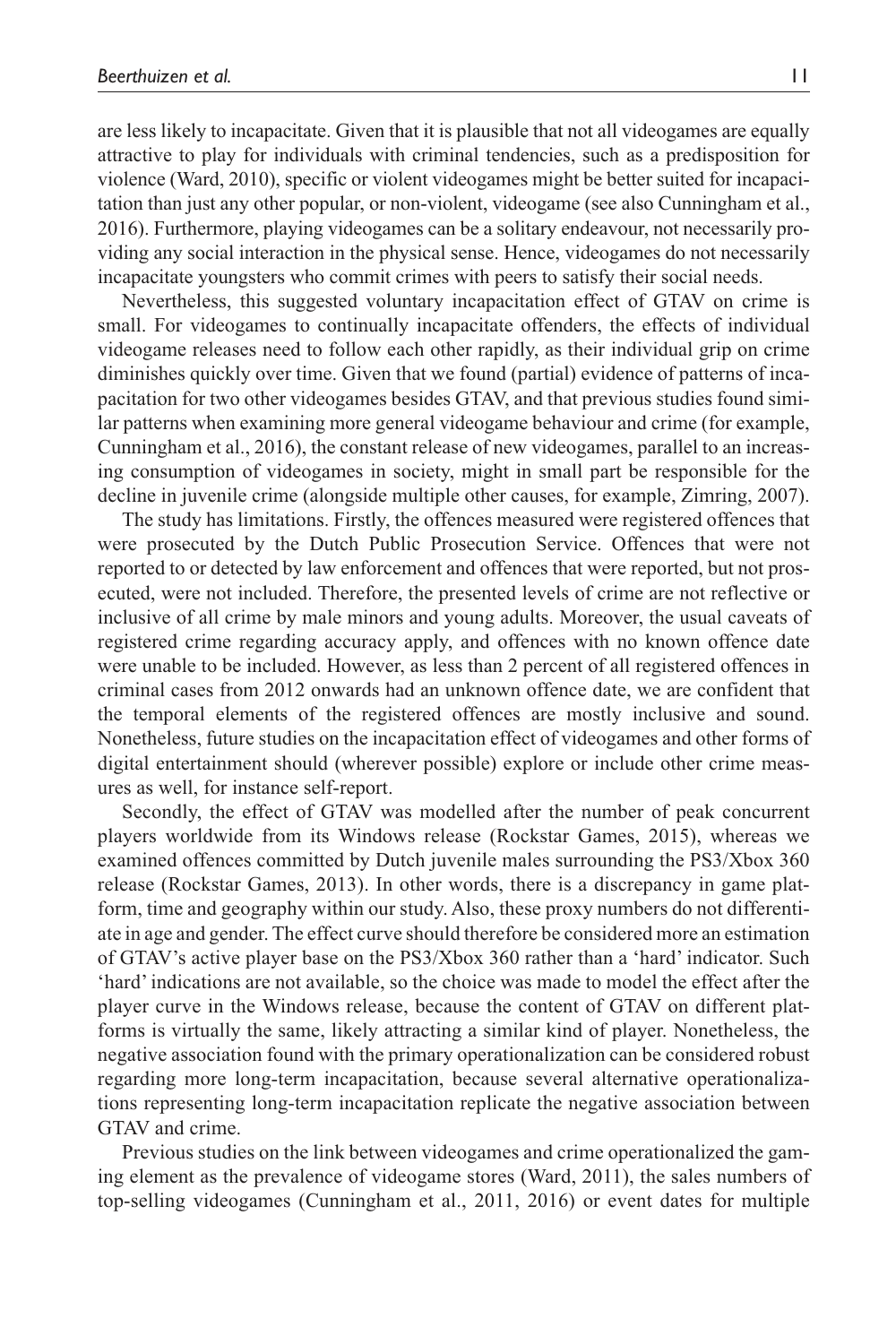videogames releases (Impink et al., 2015), in contrast to the estimated active player base of a single game in the current study. Furthermore, most of these studies looked at crime and videogames on the weekly aggregate, whereas only one study (Impink et al., 2015), besides the current study, does so on the daily level. These different approaches produced different specific results, but all studies provided at least some evidence that videogames can incapacitate. Also, a positive association more specifically between violent and delinquency-reinforcing videogames on the one hand, and violence and crime on the other, as suggested in the literature (for example, Anderson et al., 2010; Fischer et al., 2012), was found in two previous macro-level studies (Cunningham et al., 2011; Impink et al., 2015). In the current study we do not find a similar association for crime in general and GTAV – a videogame that could be considered violent and delinquency reinforcing. Regarding this lack of replication, different operationalizations of both crime and videogame behaviour and the associated sources, and the different countries in which the studies took place, make it difficult to pinpoint which of these factors are responsible for the contrasting results among the various studies. From a theoretical perspective, such an increase in aggression and criminal tendencies can coincide with a reduction in criminal behaviour. Namely, an increase in aggression and criminal tendencies is less likely to manifest itself in observable criminal behaviour if this increase occurs during an activity or within a context in which criminal opportunities are minimized – for instance, playing videogames at home (Cunningham et al., 2011, 2016). Put differently, the incapacitation effect 'overrules' the aggressor or criminal effect.

In addition, the element of gaming behaviour in the current study and the studies discussed above (Cunningham et al., 2011, 2016; Impink et al., 2015; Ward, 2011) was a proxy of actual gaming behaviour during the period of observation, with no definitive way to ascertain whether the correlations found are also causal. That being said, proxies had to be used because there was no feasible way of measuring the actual amount of time spent playing videogames per day by the population at risk, let alone by offenders. Future studies should try to incorporate measures of actual playing time (perhaps with smaller samples) and an experimental design to further investigate or validate the causality of the association between playing videogames and the commission of crimes.

The suggested incapacitation effect of GTAV applies to traditional crime, but at the moment nothing can be said about whether or how this effect applies to cybercrime. Although many minors and young adults report that they engage in various forms of cybercrime, almost no one is (detectably) prosecuted or convicted for such crimes in the Netherlands (Van der Laan and Goudriaan, 2016). Therefore, cybercrime is virtually non-existent in our operationalization of crime. Although it is plausible that an incapacitation effect also occurs for cybercrime from the leisure boredom perspective, various forms of cybercrime can (or must) be committed from a computer while playing a videogame. For instance, the theft of virtual goods in online videogames (Arias, 2007) or the bullying or threatening of other players (Yang, 2012) requires access to videogames. It is therefore plausible that such crimes actually increase with the releases of new online videogames. A similar association has been suggested for other online activities, because the increase in online purchases over recent years has coincided with an increase in monetary losses owing to cyber victimization (Brady et al., 2016). However, we cannot find such associations in the current study, because these cybercrimes are not yet detected by law enforcement or prosecuted, as mentioned above.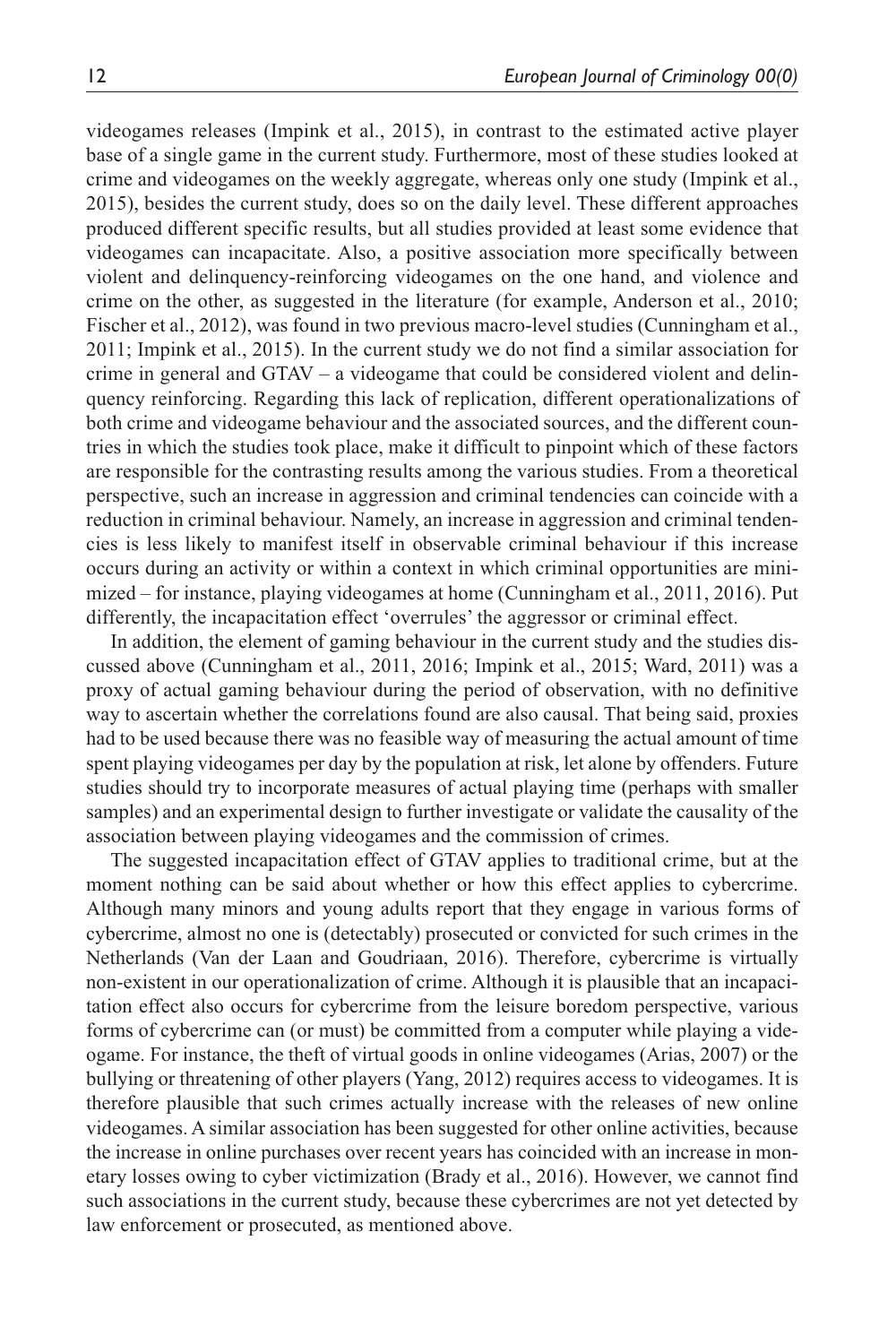We would not suggest providing a videogame console with GTAV to every young delinquent to keep them occupied. This is not only because crime should never be 'rewarded', but also because various studies suggest that violent and delinquency-reinforcing videogames have an adverse effect on aggression and criminal attitudes (for example, Anderson et al., 2010; Fischer et al., 2012), which in turn might hinder resocialization. However, the results could still be used by policy makers and law enforcement agencies in relation to juvenile crime. In other words, the study does suggest that the decriminalizing effect of a single event, such as a popular videogame release, is noticeable at the national level. Given that the release dates of videogames are usually well known in advance and that pre-release indications of the expected popularity of a videogame are easily derived from media attention, anticipating such events, for instance through predictive policing models (for example, Perry et al., 2013), might be beneficial for law enforcement.

In conclusion, this study suggests that the overall incapacitation effect of videogames on crime previously found at the macro level (Cunningham et al., 2011, 2016; Impink et al., 2015; Ward, 2011) can be detected even for the release of a single popular videogame – *Grand Theft Auto V* (Rockstar Games, 2013). Hence, the study offers support to the hypothesis that changes in how people behave and spend their leisure time as a result of digitalization underlie, in small part, the decline in traditional juvenile crime. Furthermore, it suggests that this overall decline is not necessarily and solely due to a shift from observable traditional crime to (for the moment) undetectable cybercrime also brought on by digitalization.

#### **Acknowledgements**

This paper is a side product of the Juvenile Crime Monitor and does not necessarily reflect the stances or opinions of the Ministry of Security and Justice or the Research and Documentation Centre—this paper is published on the authors' own accord. The authors would like to thank Nikolaj Tollenaar for his help with the Dutch Offender Index, Roel P.W. Jennissen for his input on time series analyses, and Frank Willemsen for his overall input. Lastly, the authors would like to thank three anonymous reviewers for their stimulating responses. Requests pertaining to reviewing the data and analyses should be addressed to the corresponding author. Furthermore, the numbers used for the videogame operationalizations in the paper are available from the corresponding author for replication purposes, in the case of the used online sources going offline.

#### **Funding**

The author(s) received no financial support for the research, authorship, and/or publication of this article.

#### **Note**

1. We also found an unpublished bachelor's thesis that suggested a negative association between violent crime rates and (as a proxy for videogame behaviour) the number of Google searches for cheat codes for various Grand Theft Auto videogames (Rosene, 2013).

### **References**

2k Games (2016) *XCOM2*. Novato: 2k Games. Activision (2012) *Call of Duty: Black Ops II*. Los Angeles: Activision. Activision (2013) *Call of Duty: Ghosts*. Los Angeles: Activision.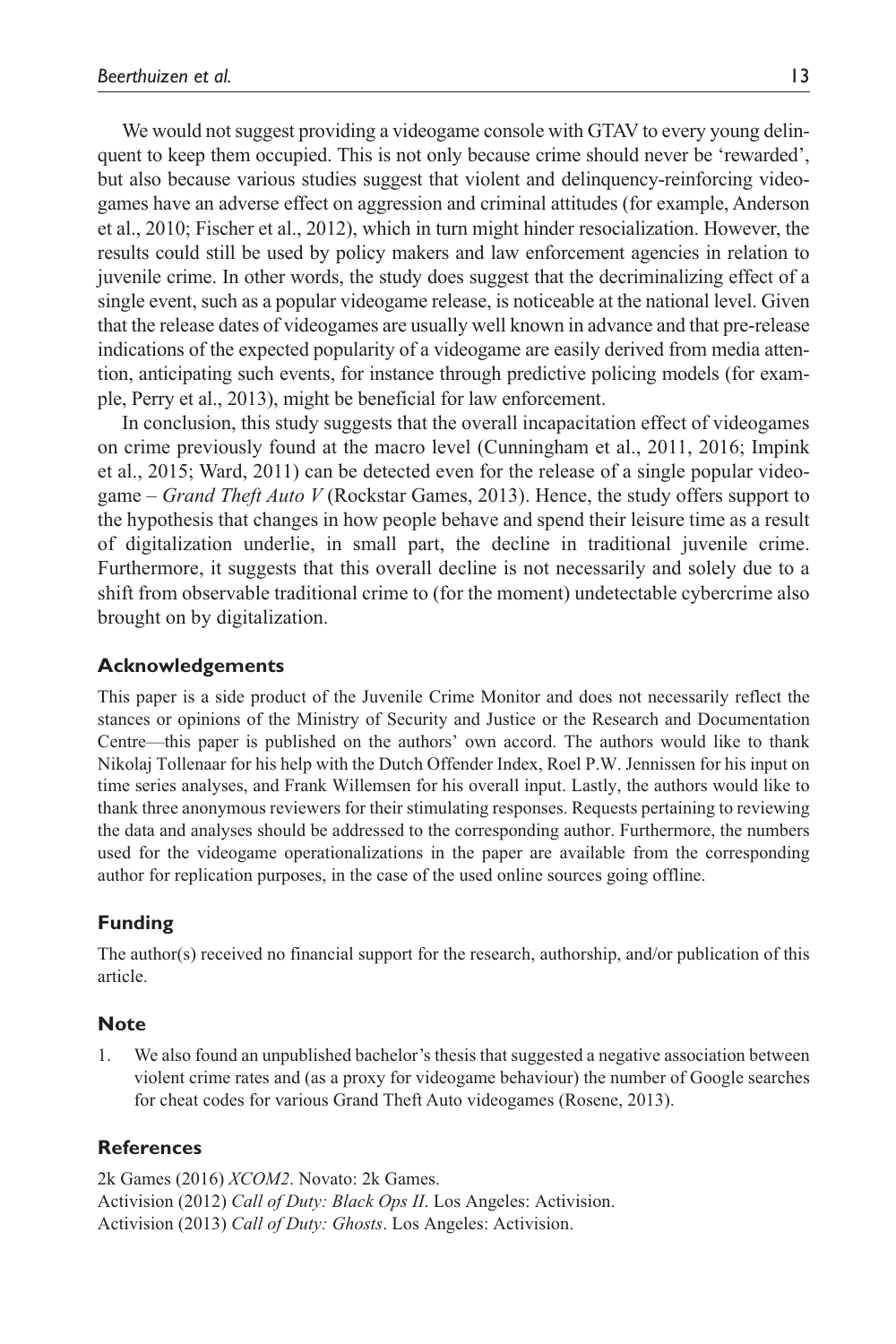Activision (2015) *Call of Duty: Black Ops III*. Los Angeles: Activision.

- Allan EA and Steffensmeier DJ (1989) Youth, underemployment, and property crime: Differential effects of job availability and job quality on juvenile and young adult arrest rates. *American Sociological Review* 54(1): 107–123.
- Anderson CA, Shibuya A, Ihori N, Swing EL, Bushman BJ, Sakamoto A, Rothstein HR and Saleem M (2010) Violent video game effects on aggression, empathy, and prosocial behavior in Eastern and Western countries: A meta-analytic review. *Psychological Bulletin* 136(2): 151–173.
- Arias AV (2007) Life, liberty and the pursuit of swords and armor: Regulating the theft of virtual goods. *Emory Law Journal* 57: 1301.
- Blizzard (2004) *World of Warcraft*. Irvine: Blizzard.
- Brady PQ, Randa R and Reyns BW (2016) From WWII to the world wide web: A research note on social changes, online 'places', and a new online activity ratio for routine activity theory. *Journal of Contemporary Criminal Justice* 32(2): 129–147.
- Cohen LE and Felson M (1979) Social change and crime rate trends: A routine activity approach. *American Sociological Review* 44(4): 588–608.
- Cunningham AS, Engelstätter B and Ward MR (2011) *Understanding the Effects of Violent Video Games on Violent Crime* (11–042). Mannheim: Zentrum für Europäische Wirtschaftsforschung.
- Cunningham AS, Engelstätter B and Ward MR (2016) Violent video games and violent crime. *Southern Economic Journal*, early online access. doi:10.1002/soej.12139.
- Dahl G and DellaVigna S (2009) Does movie violence increase violent crime? *Quarterly Journal of Economics* 124(2): 677–734.
- EenVandaag (2014) IV Jongerenpanel Onderzoek: gamen. Hilversum: EenVandaag. URL (accessed April 2016): http://www.eenvandaag.nl/uploads/doc/Rapport%20gamen.pdf.
- Entertainment Software Association (2013) *Essential Facts about the Computer and Video Game Industry*. Washington, DC: ESA.
- Entertainment Software Association (2014) *Essential Facts about the Computer and Video Game Industry*. Washington, DC: ESA.
- Fischer J, Aydin N, Kastenmüller A, Frey D and Fischer P (2012) The delinquent media effect: Delinquency-reinforcing video games increase players' attitudinal and behavioral inclination toward delinquent behavior. *Psychology of Popular Media Culture* 1(3): 201–205.
- Golnari G, Li Y and Zhang ZL (2014) What drives the growth of YouTube? Measuring and analyzing the evolution dynamics of YouTube video uploads. In: *Proceedings of the 6th ASE International Conference on Social Computing*. Greensboro: ASE.
- Gottfredson MR and Hirschi T (1990) *A General Theory of Crime*. Stanford, CA: Stanford University Press.
- Greenberg BS, Sherry J, Lachlan K, Lucas K and Holmstrom A (2010) Orientations to video games among gender and age groups. *Simulation & Gaming* 41(2): 238–259.
- Griffiths MD and Meredith A (2009) Videogame addiction and its treatment. *Journal of Contemporary Psychotherapy* 39(4): 247–253.
- Impink J, Kielty P, Stice H and White RM (2015) Do video games increase crime? URL (accessed November 2016): https://ssrn.com/abstract=2652919.
- McGuire M and Dowling S (2013) *Cyber Crime: A Review of the Evidence*. Research report 75. London: Home Office.
- Matrix S (2014) The Netflix effect: Teens, binge watching, and on-demand digital media trends. *Jeunesse: Young People, Texts, Cultures* 6(1): 119–138.
- Messner SF and Blau JR (1987) Routine leisure activities and rates of crime: A macro-level analysis. *Social Forces* 65(4): 1035–1052.
- Ministry of Justice, UK (2016) *Youth Justice Statistics 2014/15, England and Wales*. London: Ministry of Justice.